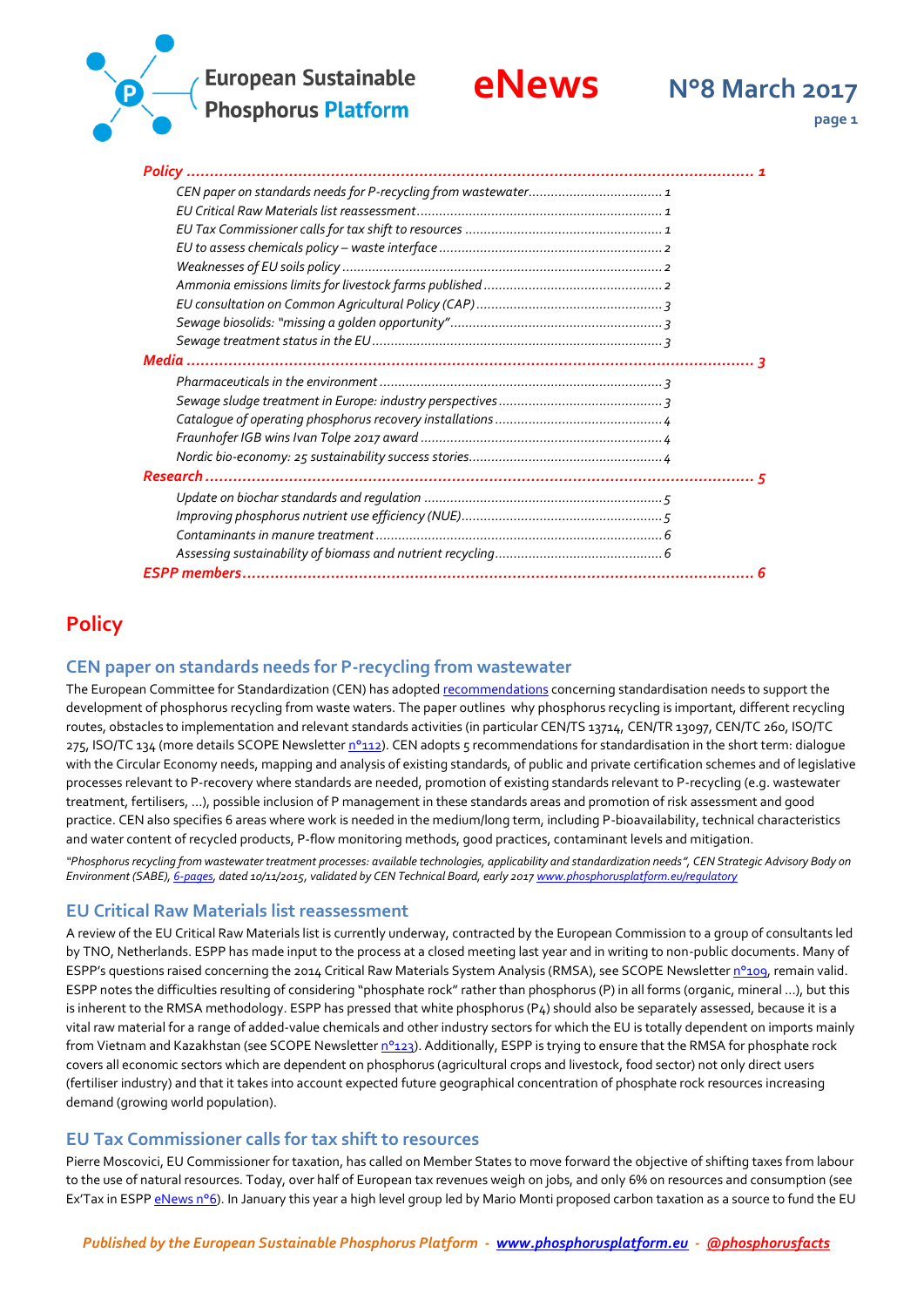

budget and replace Member States direct contributions. The [EU's European Semester annual country reports](https://ec.europa.eu/info/publications/2017-european-semester-communication-country-reports_en), published February 2017, confirm that most Member States are a long way from the objective of 10% of tax revenues from green taxes set in 2011, and the Commission recommends Member States to stop tax breaks on diesel or energy intensive industries and shift taxation burden from labour to green levies.

*"EU tax commissioner calls for green tax shift" ENDS 20/1/2017 <http://www.endseurope.com/article/48312/eu-tax-commissioner-calls-for-green-tax-shift> European Semester country reports, February 201[7 https://ec.europa.eu/info/publications/2017-european-semester-communication-country-reports\\_en](https://ec.europa.eu/info/publications/2017-european-semester-communication-country-reports_en) European Commission "Greening the European Semester" [http://ec.europa.eu/environment/integration/green\\_semester/index\\_en.htm](http://ec.europa.eu/environment/integration/green_semester/index_en.htm)*

#### <span id="page-1-0"></span>**EU to assess chemicals policy – waste interface**

The European Commission has published [a Roadmap](http://ec.europa.eu/smart-regulation/roadmaps/docs/plan_2016_116_cpw_en.pdf) outlining how it will assess during 2017 the interface between chemicals policy and waste policy, to identify barriers to the circular economy. The Commission notes the absence of a framework to address hazardous chemicals in recycled materials, and the lack of clarity as to when a material is 'waste' or when a 'secondary raw material' incoherence in applying EU waste classification methodologies and impacts on recyclability of materials, with related difficulties in application of REACH (EU Chemical Regulation). The Commission intends to consult stakeholders, possibly launch additional studies to address specific cases and to make proposals to address issues identified.

*European Commission Roadmap "Analysis of the interface between chemicals, products and waste legislation and identification of policy options" 27/1/2017 [http://ec.europa.eu/smart-regulation/roadmaps/docs/plan\\_2016\\_116\\_cpw\\_en.pdf](http://ec.europa.eu/smart-regulation/roadmaps/docs/plan_2016_116_cpw_en.pdf) See also Technopolis report on barriers to the Circular Economy in ESPP [eNews N°6.](http://www.phosphorusplatform.eu/eNews6)*

#### <span id="page-1-1"></span>**Weaknesses of EU soils policy**

[A report](http://ec.europa.eu/environment/soil/pdf/Soil_inventory_report.pdf) for the European Commission summarises soil protection instruments in the Member States, concluding that the absence of EU soil legislation is not effectively compensated by Member State policies. The 7<sup>th</sup> European Environment Programme mandate to the European Commission to develop a legislative proposal on soil policy is today not implemented. 671 national instruments were identified and assessed, of which around 2/3 derive from implementation of EU legislation and only 1/3 are nationally initiated. A number of EU instruments indirectly contribute to soil protection, included the Water Framework Directive and the Common Agricultural Policy (CAP). However, certain aspects are not addressed at all by European policies, including prevention of soil sealing or contaminants (addressed in water, not in soil). Future possibilities include strengthening soil standards under CAP Pillar 1 (direct payments) and Pillar 2 (Rural Development Funding), and opportunities through climate policy (soil organic carbon, improved use of nitrogen fertilisers).

*"Updated Inventory and Assessment of Soil Protection Policy Instruments in EU Member States", Ecologic Institute for European Commission DG Environment, 8 Feb. 201[7 http://ec.europa.eu/environment/soil/pdf/Soil\\_inventory\\_report.pdf](http://ec.europa.eu/environment/soil/pdf/Soil_inventory_report.pdf)*

#### <span id="page-1-2"></span>**Ammonia emissions limits for livestock farms published**

The European Commission ha[s published](https://ec.europa.eu/jrc/en/news/new-eu-environmental-standards-large-poultry-and-pig-farms) the BAT BREF (Best Available Technologies) update for "intensive rearing of poultry or pigs", applicable to farms with more than 40 000 poultry or 2 000 production pigs (around 20 000 farms in Europe), see SCOPE Newsletter  $n^{\circ}$ [116.](http://www.phosphorusplatform.eu/images/scope/ScopeNewsletter%20116.pdf) All new such farms must comply with the BAT specifications, and existing farms have four years to become compliant. For the first time, ammonia emissions limitations are now applicable to farms: with upper limits of 1.2 kgNH<sub>3</sub>/y for fattening pigs, 5.6 kg for farrowing sows and 0.13 kg for poultry. The European Commission has indicated that the limits will only drive a significant reduction in ammonia emissions if Member States regulators fix limits at the lower levels of the ranges fixed for each type of production. The BAT requirements also limit animal phosphorus excretion for different categories of animals (e.g. max. 5.4 kg P<sub>2</sub>O<sub>5</sub>/fattening pig/year), specifies actions to take to improve diet P efficiency (e.g. use of phytase and of inorganic phosphate feed additives), proposes manure treatment systems, etc (detail in SCOPE Newsletter nº 116).

*"New EU environmental standards for large poultry and pig farms" European Commission [17 Feb 2017](https://ec.europa.eu/jrc/en/news/new-eu-environmental-standards-large-poultry-and-pig-farms) and Commission Implementing Decision (EU) 2017/302 of [15 February 2017](http://eur-lex.europa.eu/legal-content/EN/TXT/?uri=uriserv:OJ.L_.2017.043.01.0231.01.ENG&) establishing best available techniques (BAT) conclusions, under Directive 2010/75/EU of the European Parliament and of the Council, for the intensive rearing of poultry or pigs (notified under document C(2017) 688)*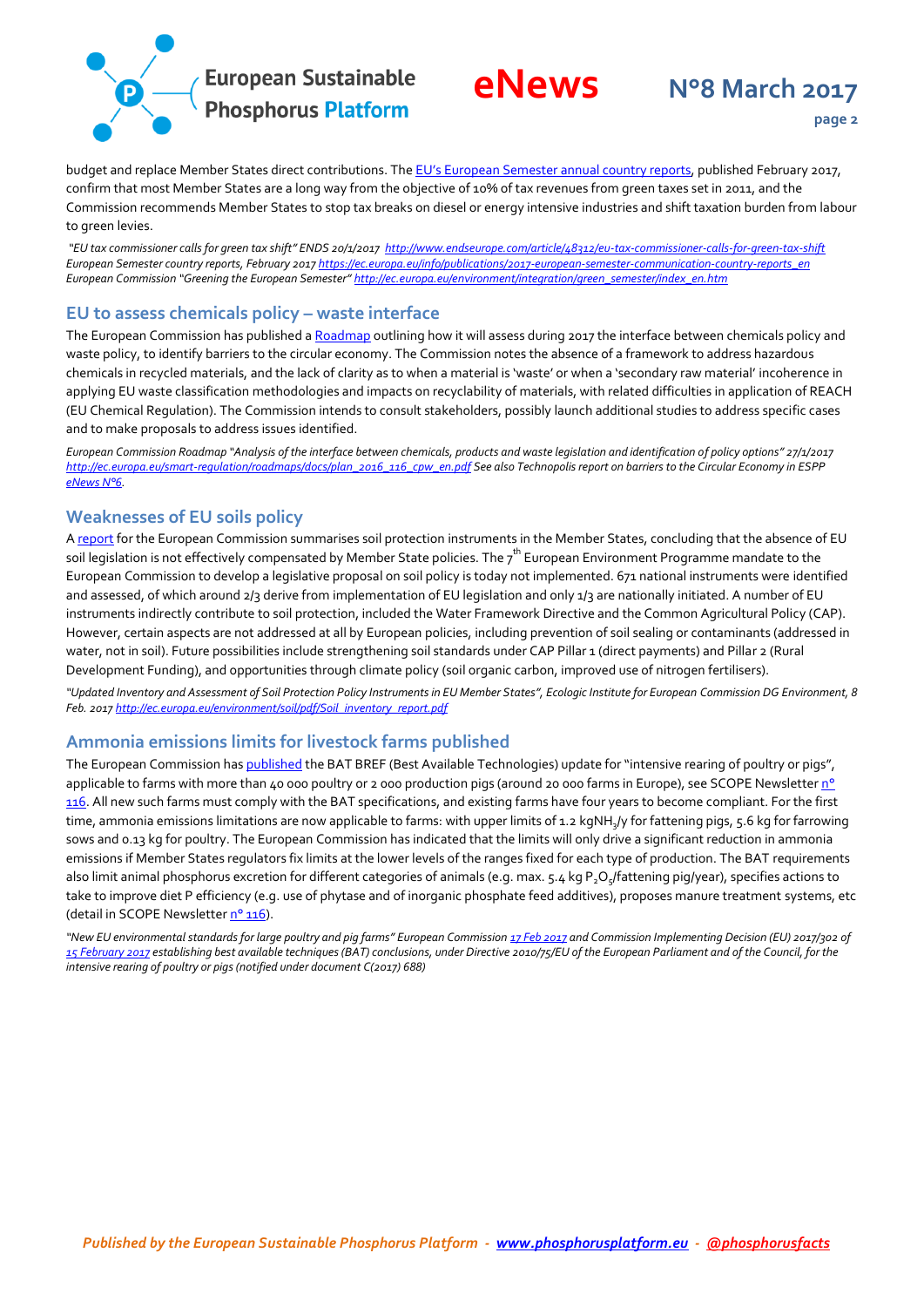

# <span id="page-2-0"></span>**EU consultation on Common Agricultural Policy (CAP)**

The European Commission has launched the preparation of the Common Agricultural Policy (CAP) after 2020 with [a public consultation](https://ec.europa.eu/agriculture/consultations/cap-modernising/2017_en) open to 2<sup>nd</sup> May 2017. Key discussions will concern the "greening" of the CAP, such as the percentage of land area to be set aside as EFA (Ecological Focus Areas). The Commission's Roadmap for the CAP sets as objectives to simplify and modernise the policy and funding, in order to contribute to the Commission[s ten priorities](https://ec.europa.eu/commission/priorities_en) for 2014-2019 and to the Sustainable Development Goals (SDGs).

*European Commission Roadmap "Communication on Modernising and Simplifying the Common Agricultural Policy" 2/2/2017 [http://ec.europa.eu/smart](http://ec.europa.eu/smart-regulation/roadmaps/docs/2017_agri_001_cap_modernisation_en.pdf)[regulation/roadmaps/docs/2017\\_agri\\_001\\_cap\\_modernisation\\_en.pdf](http://ec.europa.eu/smart-regulation/roadmaps/docs/2017_agri_001_cap_modernisation_en.pdf) - EU public consultation on the Common Agricultural Policy [https://ec.europa.eu/agriculture/consultations/cap-modernising/2017\\_en](https://ec.europa.eu/agriculture/consultations/cap-modernising/2017_en)*

### <span id="page-2-1"></span>**Sewage biosolids: "missing a golden opportunity"**

Arne Haarr, chair of the EurEau working group on waste water resources[, says](http://www.euractiv.com/section/sustainable-dev/opinion/using-sewage-to-make-europes-economy-truly-circular/) that the EU would make a mistake in excluding sewage sludge from composts and digestates in the proposed EU Fertilisers Regulation revision, as proposed in the Commission's draft text. Mr. Haarr says that using sewage sludge would recycle phosphorus, organic carbon, nitrogen and micronutrients back to agricultural soil. Refusing sewage biosolids in the Fertilisers Regulation will drive towards incineration, which is expensive and not shown to be sustainable. Quality systems such as Sweden's REVAQ (see SCOPE Newsletter [n° 123\)](http://www.phosphorusplatform.eu/scope123), operated in cooperation with farmers, the food industry and food retailers, have demonstrated that confidence can be built in safety and quality of sewage sludge recycling to agriculture. Mr Haarr wants the EU to develop traceability and quality requirements in the EU Fertilisers Regulation, to facilitate and encourage sewage biosolids recycling to fertiliser products.

<span id="page-2-2"></span>*<http://www.euractiv.com/section/sustainable-dev/opinion/using-sewage-to-make-europes-economy-truly-circular/>*

### **Sewage treatment status in the EU**

The European Commission has published its 8<sup>th</sup> implementation report on urban wastewater treatment (Urban Waste Water Treatment Directive UWWT compliance). The report is based on 2012 data from 25 Member States (Italy, Poland and Hungary failed to provide useable data). The report covers more than 19 000 towns and cities > 2 000 p.e. (person equivalent) for a total of 495 million p.e. Of these, 98% of wastewater is collected and treated (in sewage works or IAS = individual or other appropriate systems). Although trends over time show improving compliance, 21% of the wastewater collected was still not adequately treated to secondary (9%) or to applicable tertiary requirements = phosphorus removal (12%). Phosphorus removal is required in eutrophication 'Sensitive Areas' (to date, nearly 75% of the EU territory has been so designated, because at risk of surface water eutrophication) for agglomerations > 10 000 p.e. Around 18 billion  $\epsilon$ of EU Cohesion Policy funds have been invested in sewage treatment 2007-2013. Challenges identified by the Commission include low compliance in some EU-13 accession states and phosphorus removal. Compliance for P-removal was lowest in Bulgaria, Ireland, Romania, Slovenia, Spain\*. ESPP note: compliance with the UWWT Directive does not necessarily mean that sewage treatment is sufficient to comply with Water Framework Directive quality objective obligations.

*\* no data for Croatia, Italy, Poland, Malta, Latvia. "Eighth Report on the Implementation Status and the Programmes for Implementation (as required by Article 17) of Council Directive 91/271/EEC concerning urban waste water treatment" COM(2016)105, 4 March 201[6 http://eur-lex.europa.eu/legal](http://eur-lex.europa.eu/legal-content/EN/TXT/?uri=CELEX%3A52016DC0105)[content/EN/TXT/?uri=CELEX%3A52016DC0105](http://eur-lex.europa.eu/legal-content/EN/TXT/?uri=CELEX%3A52016DC0105)*

# <span id="page-2-3"></span>**Media**

### <span id="page-2-4"></span>**Pharmaceuticals in the environment**

The HCWH (Health Care Without Harm[\) conference on pharmaceuticals in the environment](https://noharm-europe.org/issues/europe/pharmaceuticals-environment-workshop) brought together 60 participants to discuss current scientific data, national policies and industry actions. Maria Krautzberger, German Federal Environment Agency (UBA) underlined the need for more risk assessment information on pharmaceuticals in the environment, particularly veterinary pharmaceuticals. Helen Clatyon, DG Environment, recognised the Commission's failure to deliver the pharmaceuticals strategy required (for 9/2015) by the Water Framework Directive. She indicated that a Roadmap should soon be finalised and opened to public consultation. Most of the presentations concerned pharmaceuticals in water, but agricultural application of biosolids, manures or re-used wastewater was identified as a possible contamination route of emerging concern by Sara Lockwood, Deloitte, with suggestions to define concentration limits for application, integrate into agricultural good practice and improve links with Circular Economy actions.

*"Pharmaceuticals in the environment. Make ideas work", HCWH (Health Care Without Harm) workshop, Brussels, 6 Sept. 2016. Slides and workshop summary: <https://noharm-europe.org/issues/europe/pharmaceuticals-environment-workshop>*

#### <span id="page-2-5"></span>**Sewage sludge treatment in Europe: industry perspectives**

EurEau, the European water and wastewater industry federation, has published a survey of how the industry sees sewage sludge management today and in the future. The answers, reflecting the vision of 22 national or regional water industry federations, do not necessarily correspond exactly to official statistics. The respondents indicate that more than 50% of sewage sludge is used in agriculture, green areas or landscaping (Belgium, Cyprus, Czech Republic, Estonia, Finland, France, Hungary, Italy, Luxembourg, Norway, Portugal,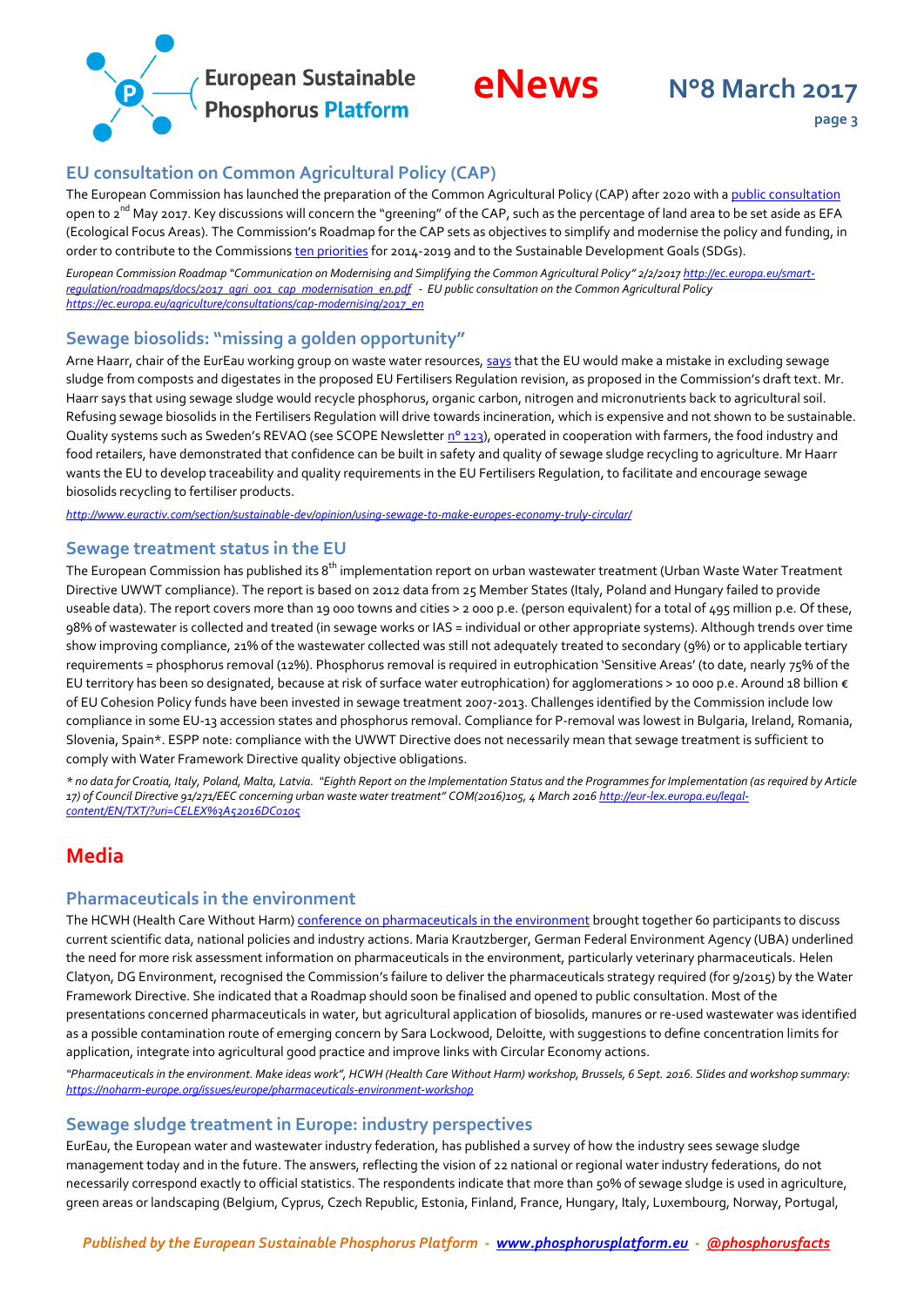

Slovakia, Spain, Sweden and the UK) and whereas only three countries incinerate more than 50% (Germany, Netherlands, Slovenia). Most respondents however expect incineration to increase, phosphorus recovery to increase, and agricultural use to decrease or stay unchanged. The strongest driving forces for sewage sludge treatment are identified as hazardous substances risks, energy recovery and nutrient recovery. Digestion and composting are seen as the most utilised sludge treatment methods. Based on this survey and other sources (Eurostat, 2016; EurEau, 2016; Destatis, 2016) a[n overview of sludge disposal routes across Europe](http://p-rex.eu/uploads/media/Kabbe_Sludge_routes_Europe_and_DE.pdf) has been developed by C. Kabe and W. Schipper, see below.



*"Answers to the Sewage Sludge Questionnaire", EurEau 4.10.2016 [www.eureau.org](http://www.eureau.org/) (under Positions/Reports – [direct link\)](http://www.eureau.org/administrator/components/com_europublication/pdf/b01571946428227e09961a208c160bb3-Sewage-Sludge-Situation-and-Trends-2016-short.pdf) - Overview of sludge disposal routes in Europ[e http://p-rex.eu/uploads/media/Kabbe\\_Sludge\\_routes\\_Europe\\_and\\_DE.pdf](http://p-rex.eu/uploads/media/Kabbe_Sludge_routes_Europe_and_DE.pdf)*

#### <span id="page-3-0"></span>**Catalogue of operating phosphorus recovery installations**

Christian Kabbe has published a list of 70 sites worldwide where installations for phosphorus recovery from wastewater are operating, using different technologies: struvite or calcium phosphate precipitation, Ecophos P-recovery from ashes, Budenheim process, "slag" production, phosphoric acid recovery. Most sites identified are in the EU, with a few in Japan, the USA and Canada. C. Kabbe's objective is to maintain this list and update it, and to add information on installation capacities. Information or update input is therefore welcome. *"Overview of phosphorus recovery from the wastewater stream facilities operating or under construction", Feb 2017, Christian Kabbe - [P-REX](http://p-rex.eu/) – Nurec4Org [http://p-rex.eu/uploads/media/Kabbe\\_Tech\\_implementation\\_Table\\_20170208.pdf](http://p-rex.eu/uploads/media/Kabbe_Tech_implementation_Table_20170208.pdf) Contac[t christian.kabbe@kompetenz-wasser.de](mailto:christian.kabbe@kompetenz-wasser.de)*

### <span id="page-3-1"></span>**Fraunhofer IGB wins Ivan Tolpe 2017 award**

A global nutrient recovery technology, developed within the EU-funded research project BioEcoSim, with phosphorus, nitrogen and potassium recovery from pig manure, has been awarded the 201[7 Ivan Tolpe prize](http://www.vcm-mestverwerking.be/information/index_en.phtml?informationtreeid=439) for innovation in manure processing by VCM (Flemish coordination centre for manure processing). This project, proposed by Jennifer Bilbao, Fraunhofer IGB Germany, was selected from 6 projects from five countries in Europe. BioEcoSi[m www.bioecosim.eu](http://www.bioecosim.eu/) (EU FP7, see SCOPE Newslette[r n°108,](http://www.phosphorusplatform.eu/scope108) 2014), recovers energy, ammonium sulphate, phosphate and a biochar soil amendment from manures, using a process chain including solid-liquid separation, superheated steam drying, pyrolysis, phosphate precipitation, gas permeable membrane and pelletisation (see SCOPE Newslette[r n°100\)](http://www.phosphorusplatform.eu/scope100). A BioEcoSim pilot plant (1.2 tonnes manure / day) is currently operational at Kupferzell (Germany). Three other projects were noted as runners up: ManureEcoMine project (EU FP7, see SCOP[E n°100,](http://www.phosphorusplatform.eu/scope100) 2014), Nijhuis Water Technologies GENIAAL (SCOPE [n°124\)](http://www.phosphorusplatform.eu/scope124) an[d Kamplan](http://www.kamplan.com/) Netherlands. Kamplan's 'Total Circular Far[m Concept'](http://www.kamplan.com/nl/nieuws/total-circulair-farm-concept/) includes a membrane bioreactor (MBR) for biological nitrogen removal, with effluent by electrodialysis for potassium recuperation and reverse osmosis.

*"German total concept for manure valorization wins Ivan Tolpe award 2017" [http://www.vcm](http://www.vcm-mestverwerking.be/information/index_en.phtml?informationtreeid=439)[mestverwerking.be/information/index\\_en.phtml?informationtreeid=439](http://www.vcm-mestverwerking.be/information/index_en.phtml?informationtreeid=439)*

#### <span id="page-3-2"></span>**Nordic bio-economy: 25 sustainability success stories**

The Nordic Council of Ministers has published a report presentin[g 25 selected case studies.](http://dx.doi.org/10.6027/ANP2016-782) Selection criteria were: sustainable use of natural resources, technological innovation, environmental and societal benefits, business model innovation. Examples include BioGreenFuture (Faroe Islands), whose project is to produce fish foods from seaweed, replacing providing proteins, oils, vitamins, minerals, binders, antibiotics, antioxidants, and colourings, and using residuals as fertilisers and for bioenergy. Cultivation of 500 tonnes of seaweed plants on < 1 km<sup>2</sup> is estimated to potentially extract 2.5 t/y of nitrogen and 0.15 t/y of phosphorus from eutrophied seawaters.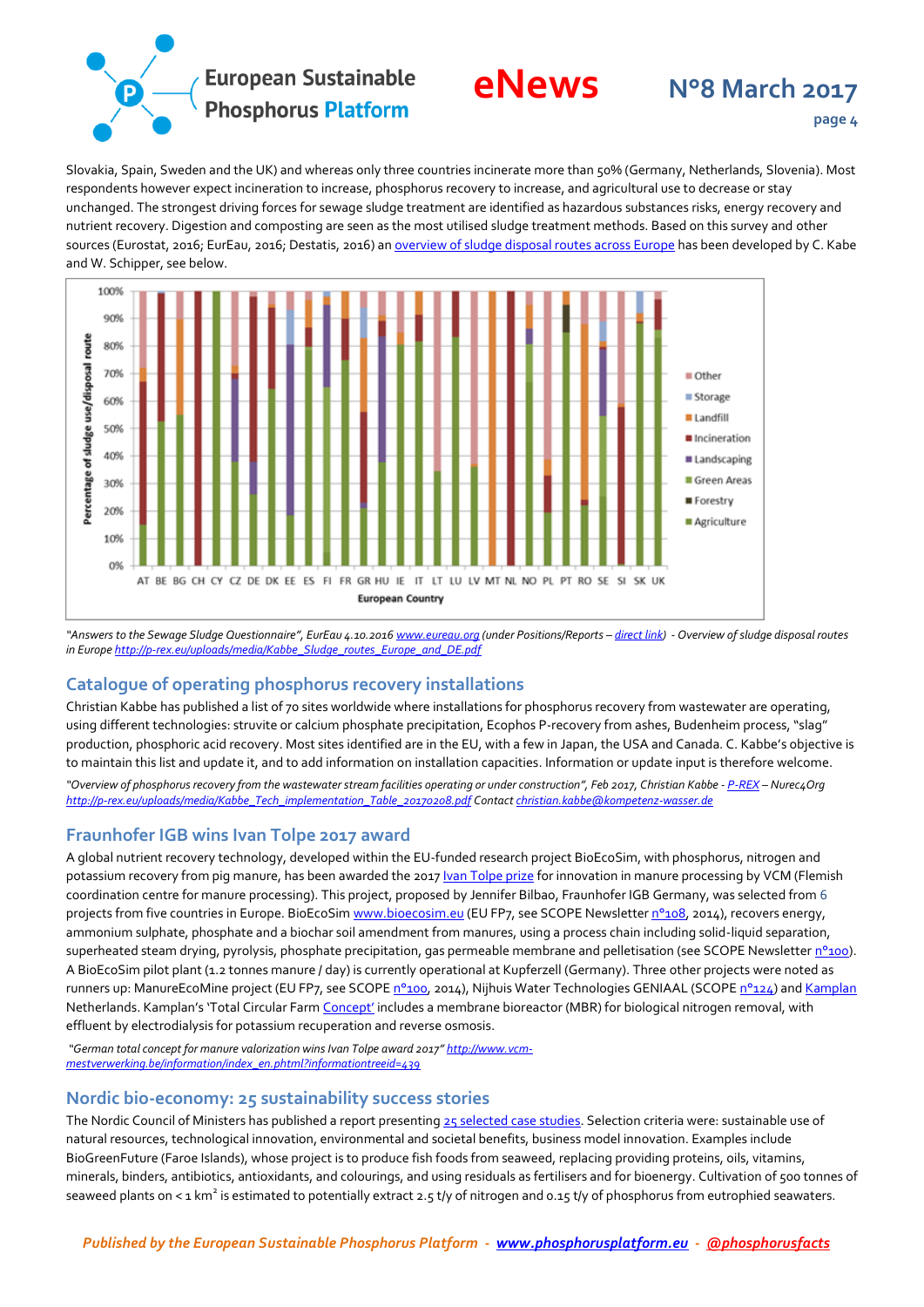



Biomega, Norway, converts 36 000 t/y of fish processing waste to salmon oil, fish meal and peptides (by pre-digestion of proteins), all of human food-grade quality. Raisagro Finland are using phytase to reduce phosphorus requirements in fish diet (so reducing P discharges from fish production by 26%) and enabling the use of sustainable plant crops as fish food, rather than fish meal.

*"Nordic Bioeconomy. 25 cases for sustainable change" ISBN 978-92-893-4775-4, Nordic Council of Ministers, Nordic Bioeconomy Panel and Sustania (Monday Morning) think tank, 201[7 http://dx.doi.org/10.6027/ANP2016-782](http://dx.doi.org/10.6027/ANP2016-782)*

## <span id="page-4-0"></span>**Research**

#### <span id="page-4-1"></span>**Update on biochar standards and regulation**

An overview paper by Meyer et al. summarises current status and future perspectives for standardisation and legislation on biochars for use as fertilisers or soil amendments. The paper summarises voluntary biochar standards systems: IBI-BS International Biochar Initiative, EBC European Biochar Certificate, BQM British Biochar Quality Mandate. These standards cover aspects such as feedstock materials, organic carbon, ash content, contaminants, sampling and analysis procedures, and production control requirements. In some cases sustainability aspects are also taken into account such as production emissions, greenhouse gases, energy efficiency, sustainability of feedstock biomass production, etc. In terms of regulation, biochar is authorised for use in Switzerland and Italy, with detailed specifications for aspects such as production sustainability, biochar quality, contaminants and H/C<sub>-org</sub> ratio, labelling and user safety. Biochar is also authorised as a soil improver on a case-by-case basis in Austria, and charcoal is authorised in Germany. Developments under the EU Fertiliser Regulation revision (STRUBIAS process, ESPP proposed biochar criteria) and under REACH (EU chemical regulation) are discussed. A detailed table compares requirements for  $\mu$ o different parameters under the different voluntary scheme. national legislations and proposals.

*"Biochar standardization and legislation harmonization", S. Meyer et al., J. Environmental Engineering and Landscape Management 2017 <http://dx.doi.org/10.3846/16486897.2016.1254640>*

#### <span id="page-4-2"></span>**Improving phosphorus nutrient use efficiency (NUE)**

A presentation at the European Parliament summarises approaches to improving phosphate NUE (nutrient use efficiency). The authors consider that the use efficiency of today's mineral fertilisers is low in all soils, down to 20% in calcareous soils, despite their water solubility. Techniques summarised as potentially improving NUE include development of soil mycorrhizae (symbiotic fungi with plant roots), enclosing of fertiliser particles in membranes whose pores close at low temperatures (nutrients are only released at temperatures where plants can use them), associating mineral fertilisers with organic matter and organic forms of phosphorus, targeted application (placing fertiliser near seed or plant root zone) and precision nutrient application as a function of real-time crop status and nutrient need assessment. They note that recycled fertiliser products often offer higher NUE because they are slow-release (e.g. struvite) or combine organic and mineral materials. The authors underline that both use of recycled nutrient products and improved NUE can contribute to reduce cadmium input to soils from mineral fertilisers.

*"Plant nutrition: new agronomic approaches and Circular Economy, towards a strong reduction of cadmium input in soils", European Parliament, Fertilisers Regulation Shadows meeting on fertilisers, 25 January 2017, C. Ciavatta, University of Bologna, Italy, and L. Leita, Council for Agricultural Research and Economics CREA Italy. Not publishe[d claudio.ciavatta@unibo.it](mailto:claudio.ciavatta@unibo.it)*